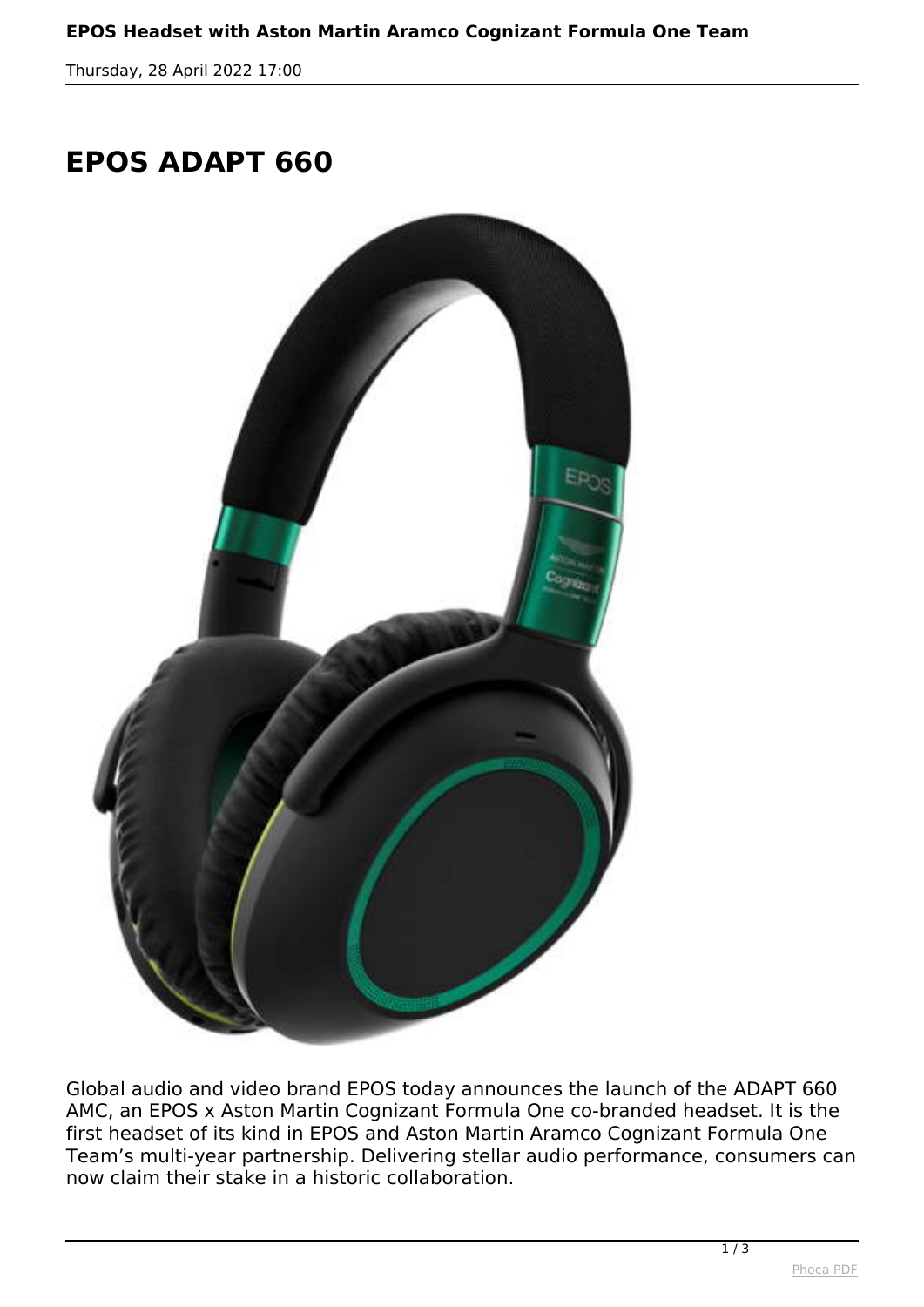*Thursday, 28 April 2022 17:00*

*A sleek, contemporary headset, the ADAPT 660 AMC is built with quality materials and features new accents in iconic Aston Martin British Racing Green. Padded with premium fabric and leatherette, users can enjoy all-day comfort thanks to an ergonomic and compact design. Whether trackside, on the go, or in the office, the ADAPT 660 AMC provides pristine, uncompromised audio for those who live life in the fast lane.*

*Rooted in 115 years of pushing the boundaries of innovation and sound, EPOS has long been a top pick for professionals and gamers around the world. Now teamed with Aston Martin's rich history of high craftsmanship and timeless design, the ADAPT 660 AMC brings rich audio experience to racing fans everywhere.*